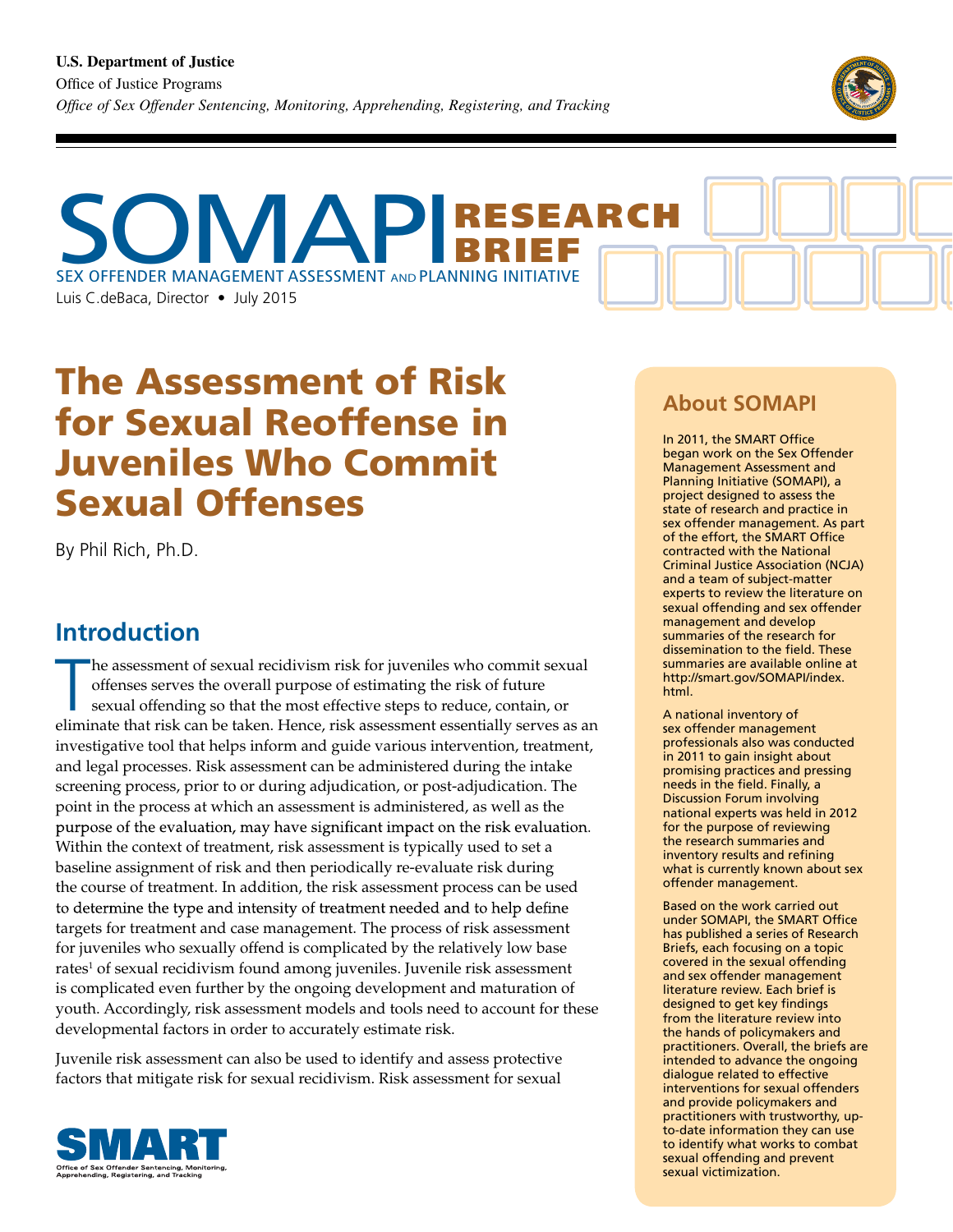recidivism also has traditionally focused on static risk factors that reflect historical behaviors and experiences related to sexual offending. Static risk factors are those that have previously occurred and will remain unaltered over time. Contemporary risk assessment, however, also includes a focus on *dynamic* risk factors,<sup>2</sup> which are particularly important for treatment because they provide targets for rehabilitative interventions (Beggs & Grace, 2011; Olver & Wong, 2009; Pedersen, Rasmussen, & Elsass, 2010).

This brief addresses risk assessment for juveniles who commit sexual offenses. It summarizes what is scientifically known about the topic and identifies policy implications, knowledge gaps, and unresolved controversies that emerge from the extant research and that might serve as a catalyst for future empirical study.

# **Summary of Research Findings**

#### **Methods of Assessing Risk for Juveniles Who Commit Sexual Offenses**

Juvenile sexual offending takes place within a milieu of different developmental, social, and contextual circumstances. In short, risk assessments of juveniles who sexually offend place behavior and risk factors in the context of the social environment as well as the context of child and adolescent development. In fact, unlike adult risk assessment instruments, the most widely used juvenile risk assessment instruments set what are essentially time limits (or expiration dates) for any individual's assessed risk level or score, either requiring reassessment of risk within a specified time period (the Juvenile Sex Offender Assessment Protocol-II [J-SOAP-II] requires reassessment every 6 months) or noting that the risk estimate is limited to sexual recidivism prior to age 18 (Juvenile Sexual Offense Recidivism Risk Assessment Tool-II [JSORRAT-II]).

Currently, there are two general models used in juvenile risk assessment: the actuarial model and the clinical model. In the actuarial model—also known as statistical or mechanical assessment—determination of risk is based entirely on a statistical comparison of static risk factors. Clinical risk assessment, on the other hand, is primarily based on observation and professional judgment on defined risk factors. This approach is considered to be a structured or anchored clinical risk

assessment of static and dynamic risk factors as well as protective factors (Rettenberger, Boer, & Eher, 2011).

Bonta (1996) and others have characterized the evolution of risk assessment methods as occurring in distinct stages (Andrews, Bonta, & Wormith, 2006; Bonta & Andrews, 2007; Hannah-Moffat & Maurutto, 2003; and Schwalbe, 2008). First-generation methods primarily involved unstructured clinical judgment, whereas second-generation methods involved statistically derived and static actuarial assessments of risk. Thirdgeneration methods, which are increasingly being used in sexual risk assessments of adult offenders, incorporate both the actuarial base of a static assessment and the dynamic factors of a clinical assessment. Fourth-generation methods integrate an even wider range of dynamic factors, incorporating factors relevant to treatment interventions, case management, and monitoring. It has been strongly asserted in both juvenile and adult risk assessment contexts that actuarial assessment has the capacity to predict risk more accurately than clinical assessment (Hanson & Thornton, 2000; Harris & Rice, 2007; Meehl, 1996; Quinsey et al., 1998; Steadman et al., 2000).

### **Risk Factors for Juvenile Sexual Offending**

An extensive literature has developed that has identified and discussed risk factors for juvenile sexual offending. Although definitive conclusions regarding the risk factors that are most pertinent to the prediction of sexual recidivism have yet to be made, similar risk factors appear in the most frequently used juvenile risk assessment instruments.

Worling and Långström (2003, 2006) contend that most risk factors commonly associated with juvenile sexual offending lack empirical validation. Describing 21 commonly cited risk factors, Worling and Långström (2006) argue that only five—deviant sexual arousal, prior convicted sexual offenses, multiple victims, social isolation, and incomplete sexual offender treatment—are empirically supported through at least two published, independent research studies, and that only two other factors—problematic parent-child relationships and attitudes supportive of sexually abusive behavior—have empirical support in at least one study and thus can be considered "promising" risk factors (see table 1).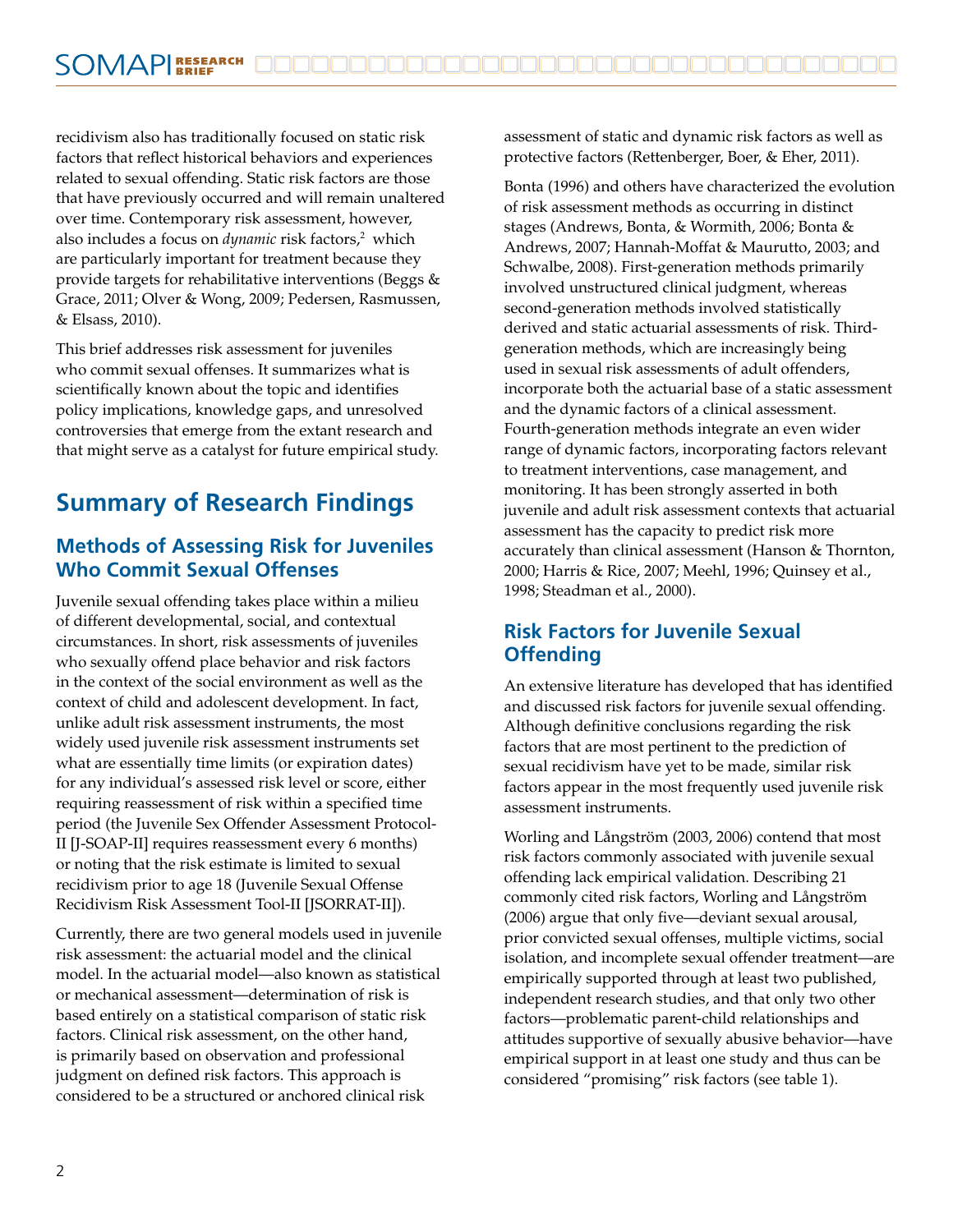#### **TABLE 1. WORLING AND LÅNGSTRÖM'S (2006) TYPOLOGY OF RISK FACTORS FOR SEXUAL RECIDIVISM**

| <b>Empirically Supported Risk Factors</b>                         | <b>Promising Risk Factors</b>                                |
|-------------------------------------------------------------------|--------------------------------------------------------------|
| Empirical support in at least two published, independent research | Empirical support in at least one study                      |
| studies                                                           | • Problematic parent-child relationships                     |
| • Deviant sexual arousal                                          | • Attitudes supportive of sexually abusive behavior          |
| • Prior convicted sexual offenses                                 |                                                              |
| • Multiple victims                                                |                                                              |
| • Social isolation                                                |                                                              |
| • Incomplete sexual offender treatment                            |                                                              |
| <b>Possible Risk Factors</b>                                      | <b>Unlikely Risk Factors</b>                                 |
| General clinical support only                                     | Lack empirical support or contradicted by empirical evidence |
| • Impulsivity                                                     | • History of sexual victimization                            |
| • Antisocial orientation                                          | • History of nonsexual offending                             |
| • Aggression                                                      | • Sexual offenses involving penetration                      |
| • Negative peer group association                                 | • Denial of sexual offending                                 |
| • Sexual preoccupation                                            | • Low victim empathy                                         |
| • Sexual offense of a male                                        |                                                              |
| • Sexual offense of a child                                       |                                                              |
| • Use of violence, force, threats, or weapons in a sexual offense |                                                              |
| • Environmental support for reoffense                             |                                                              |

It is important to recognize, however, that Worling and Långström's (2006) typology of empirically supported risk factors has not been replicated. Further, both supporting and contradictory evidence regarding some elements of the typology can be found in other studies. Despite a developing research base, the empirical evidence concerning the validity of commonly identified risk factors for juvenile sexual offending remains weak and inconsistent. Far more research is needed to identify, understand, and construct both static and dynamic risk variables linked specifically to juvenile sexual recidivism.

### **Juvenile Risk Assessment Instruments**

Most studies designed to assess the accuracy and validity of juvenile risk assessment instruments have focused on the overall structure and predictive accuracy of the most widely used instruments rather than on the individual risk factors within them. Because many, if not most, of the risk factors used in these instruments have not been empirically validated, it is not surprising that instrument validation studies have produced weak or inconsistent results. Nevertheless, there is some empirical support for the capacity of risk assessment instruments to identify statistically valid risk factors

and for the predictive validity of various instruments. However, it is not currently possible to definitively assert that any such instrument is empirically validated in terms of its capacity to accurately predict juvenile sexual recidivism.

Although there are a number of juvenile sexual risk assessment instruments in use today, the two most commonly used instruments in North America are the J-SOAP-II and the Estimate of Risk of Adolescent Sexual Offense Recidivism (ERASOR), both of which are structured and empirically informed instruments designed for clinical assessment. The only actuarial assessment instrument currently available for use with juveniles who commit sexual offenses is the JSORRAT-II, but it is not used as extensively as either the J-SOAP-II or the ERASOR. Unlike the J-SOAP-II and ERASOR both of which are structured clinical instruments—the JSORRAT-II is a static assessment instrument. It has been validated by its designers for use only in Utah (where it was initially developed) and Iowa, but it is also available for use in Georgia and California, where it is presently undergoing validation studies.

The J-SOAP-II, ERASOR, and JSORRAT-II have each been generally reported to have interrater reliability (Caldwell, Ziemke, & Vitacco, 2008; Knight, Ronis, &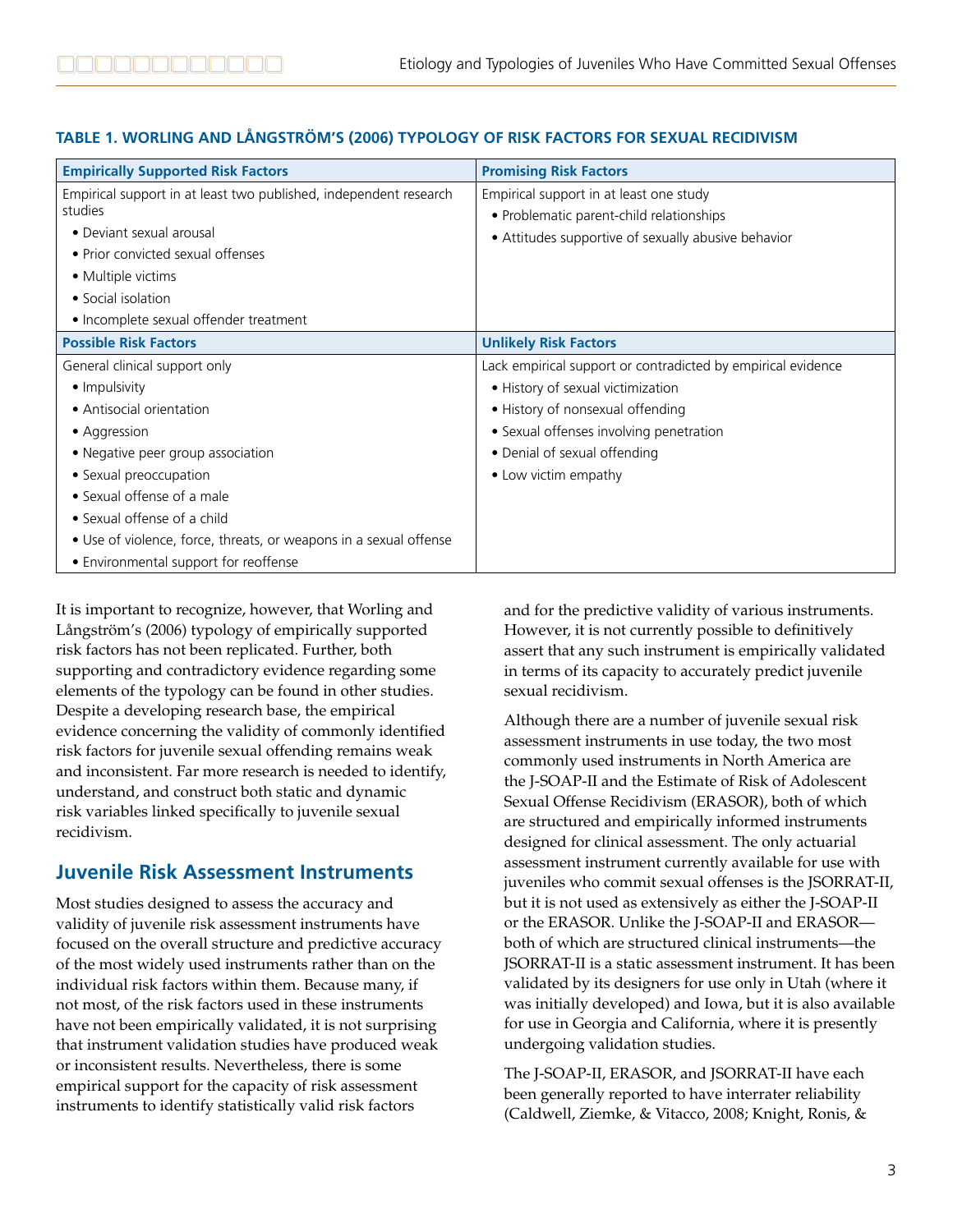Zakireh, 2009; Martinez, Flores, & Rosenfeld, 2007; Parks & Bard, 2006; Viljoen et al., 2008). In terms of predictive validity, although there is some empirical support for J-SOAP-II, ERASOR, and JSORRAT-II, the instruments do not perform in a manner that suggests or proves their ability to accurately predict juvenile sexual recidivism (Caldwell et al., 2008; Viljoen et al., 2009; Vitacco, Viljoen, & Petrila, 2009). Hence, as Viljoen and colleagues (2012) note, juvenile risk assessment instruments may be insufficient to make predictions that require a high degree of precision, such as in situations when the civil commitment of juveniles who commit sexual offenses or the placement of juveniles on lifetime sexual offender registries is at stake.

#### **Protective Factors in Assessments of Juvenile Risk**

Although risk factors are the foundation of virtually all risk assessment instruments, in recent years more attention has been given to protective factors and their role in mitigating the effects of risk factors. Protective factors have been described in the child and adolescent development literature, and their role in delinquency prevention has long been recognized. Their appearance in the forensic literature and consideration in the process of evaluating and treating risk for juvenile sexual recidivism, however, are both relatively new.

The relationship between risk and protective factors is complex. Jessor and colleagues (1995) describe risk and protection as opposite ends of the same construct and thus highly correlated, making it difficult to fully understand the role of protection. However, Hall and colleagues (2012) view risk and protective factors as conceptually distinct (rather than opposite ends of a single dimension) and assert that it is not only possible but essential to conceptualize and define risk and protective factors independently from one another. Despite the apparent importance of protective factors, few of the instruments commonly used with juveniles incorporate protective factors, and those that do either have no empirical support or are in development and have not yet been empirically validated. Finally, a handful of risk assessment tools developed in recent years also are worth noting because of their assimilation of protective factors. These include Assessment, Intervention and Moving On Project 2 (AIM2) (Print et al., 2007), the Juvenile Risk Assessment Tool (J-RAT) (Rich, 2011), and the Multiplex Empirically Guided

Inventory of Ecological Aggregates for Assessing Sexually Abusive Adolescents and Children (MEGA) (Miccio-Fonseca, 2010).

## **Research Limitations and Future Needs**

Research concerning the factors that place juveniles at risk for sexual offending behavior and sexual recidivism is still in its infancy, as is research on the capacity of risk assessment instruments to accurately predict risk for sexual recidivism. Nevertheless, studies that have been undertaken to date provide some important insights about both issues.

First, the range of risk factors for juvenile sexual offending behavior and recidivism is relatively well defined, and the types and classes of factors that place youth at risk for sexually abusive behavior or sexual recidivism have been identified. However, research has not yet produced a universally agreed upon, finite, and valid set of risk factors for sexually offending behavior.

Second, the risk assessment instruments that currently are available for use with juveniles who sexually offend are far from empirically validated. In short, there is a lack of consistent, independently corroborated empirical evidence concerning both the inter-rater reliability and predictive validity of juvenile risk assessments that are available for use at this time, making it difficult to conclude with any degree of confidence that the instruments are scientifically valid.

Finally, given the developmental processes that characterize both childhood and adolescence, there is a clear need for juvenile risk assessment instruments and processes to focus on estimates of short-term rather than long-term risk (Fanniff & Letourneau, 2012; Vitacco et al., 2009; Worling, Bookalam, & Litteljohn, 2012).

## **Conclusions and Policy Implications**

Sound risk assessment requires well-trained risk evaluators who do not simply rely on risk scores when making decisions about a juvenile offender, particularly decisions with potentially lifelong consequences. There is a need for the provision of federally funded training and technical assistance to ensure the development of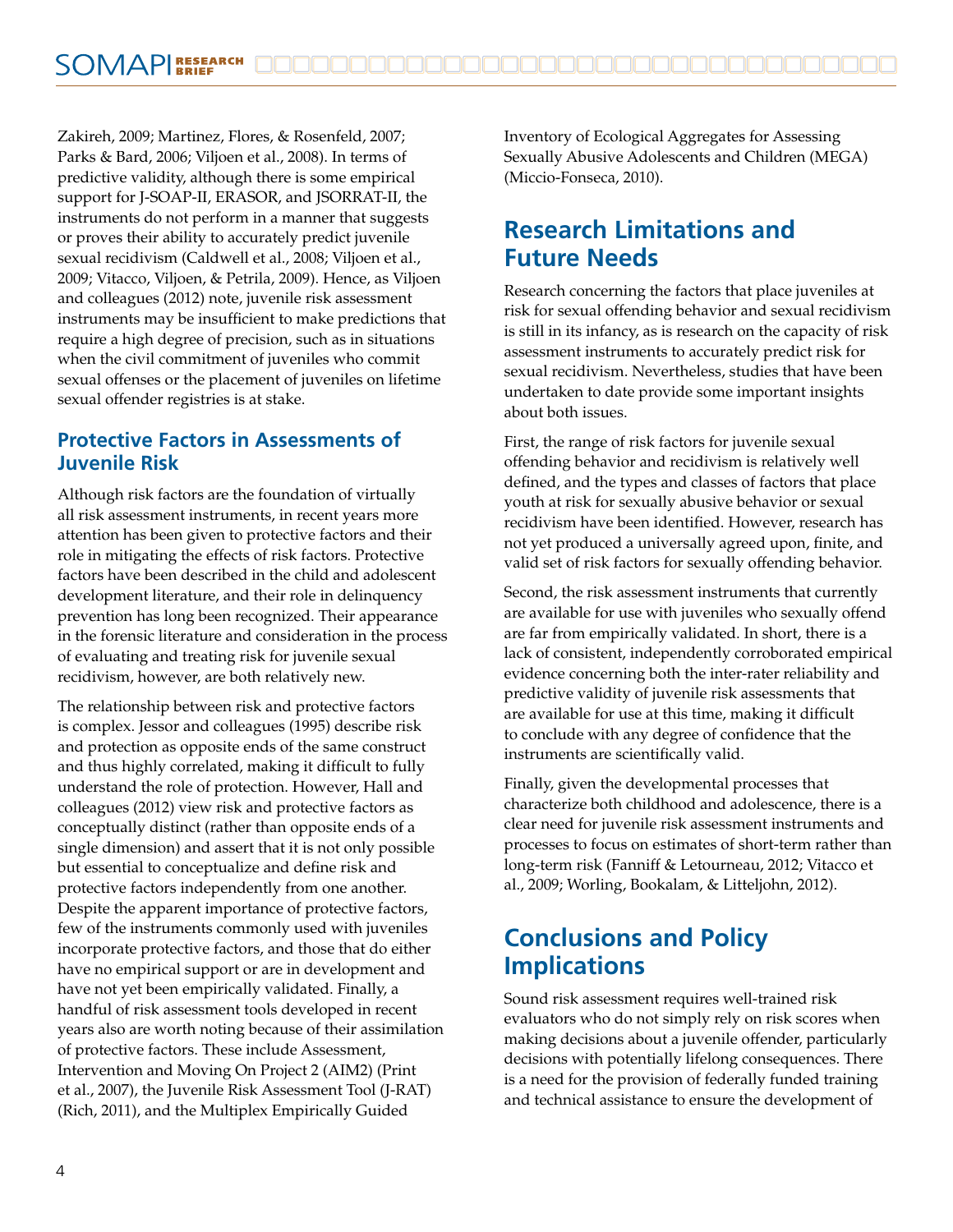well-trained evaluators who understand the nature of the risk assessment process and the limitations of assessment instruments that are currently available.

Perhaps most importantly, risk assessment instruments must be integrated into a comprehensive assessment process that produces a thorough understanding of the juvenile who is being assessed and serves as a basis for case management and treatment. The role that risk assessment instruments can play in identifying the presence of dynamic risk factors that provide targets for treatment is particularly important, as is the role they can play in identifying the presence of protective factors and their potentially mitigating effects on risk. Indeed, it is recommended that protective factors be incorporated into juvenile risk assessment instruments, both those currently in use and those that will be developed in the future. Future research should be concerned with expanding the knowledge base concerning both risk and protective factors, including the mechanisms through which they affect the propensity to reoffend (particularly in combination with one another).

## **References**

Andrews, D.A., Bonta, J., & Wormith, S.J. (2006). The recent past and near future of risk and/or need assessment. *Crime and Delinquency,* 52, 7–27.

Beggs, S.M, & Grace, R.C. (2011). Treatment gain for sexual offenders against children predicts reduced recidivism: A comparative validity study. J*ournal of Consulting and Clinical Psychology,* 79, 182–192.

Bonta, J. (1996). Risk-needs assessment and treatment. In A.T. Harland (Ed.), *Choosing Correctional Options That Work: Defining the Demand and Evaluating the Supply* (pp. 18–32). Thousand Oaks, CA: Sage Publications.

Bonta, J., & Andrews, D.A. (2007). *Risk-Need-Responsivity Model for Offender Assessment and Rehabilitation.* Ottawa, Ontario, Canada: Public Safety Canada.

Caldwell, M.F., Ziemke, M., & Vitacco, M.J. (2008). An examination of SORNA as applied to juveniles: Evaluating the ability to predict sexual recidivism. *Psychology, Public Policy, and Law,* 14, 89–114.

Fanniff, A.M., & Letourneau, E.J. (2012). Another piece of the puzzle: Psychometric properties of the J-SOAP-II. *Sexual Abuse: A Journal of Research and Treatment,* 24(4), 378–408.

Hall, J.E., Simon, T.R., Mercy, J.A., Loeber, L., Farrington, D.P., & Lee, R.D. (2012). Centers for Disease Control and Prevention's expert panel on protective factors for youth violence perpetration. *American Journal of Preventive Medicine,* 43, S1–S7.

Hannah-Moffat, K., & Maurutto, P. (2003). *Youth Risk/ Need Assessment: An Overview of Issues and Practices.*  Department of Justice Canada, Youth Justice Policy, Research and Statistics Division.

Hanson, R.K., & Thornton, D. (2000). Improving risk assessments for sex offenders: A comparison of three actuarial scales. *Law and Human Behavior,* 24, 119–136.

Harris, G., & Rice, M. (2007). Characterizing the value of actuarial violence risk assessments. *Criminal Justice and Behavior,* 34, 1638–1658.

Jessor, R., Van Den Bos, J., Vanderryn, J., Costa, F.M., & Turbin, M.S. (1995). Protective factors in adolescent problem behavior: Moderator effects and developmental change. *Developmental Psychology,* 31, 923–933.

Knight, R.A., Ronis, S.T., & Zakireh, B. (2009). Bootstrapping persistence risk indicators for juveniles who sexually offend. *Behavioral Sciences and the Law,* 27, 878–909.

Martinez, R., Flores., J., & Rosenfeld, B. (2007). Validity of the Juvenile Sex Offender Assessment Protocol-II in a sample of urban minority youth. *Criminal Justice and Behavior,* 34, 1284–1295.

Meehl, P.E. (1996). *Clinical Versus Statistical Prediction: A Theoretical Analysis and a Review of the Literature.*  Northvale, NJ: Jason Aronson.

Miccio-Fonseca, L.C. (2010). MEGA: An ecological risk assessment tool of risk and protective factors for assessing sexually abusive children and adolescents. *Journal of Aggression, Maltreatment & Trauma,* 19, 734–756.

Olver, M.E., & Wong, S.C.P. (2009). Therapeutic responses of psychopathic sexual offenders: Treatment attrition, therapeutic change, and long-term recidivism. *Journal of Consulting and Clinical Psychology,* 77, 328–336.

Parks, G.A., & Bard, D.E. (2006). Risk factors for adolescent sex offender recidivism: Evaluation of predictive factors and comparison of three groups based upon victim type. *Sexual Abuse: A Journal of Research and Treatment,* 18, 319–342.